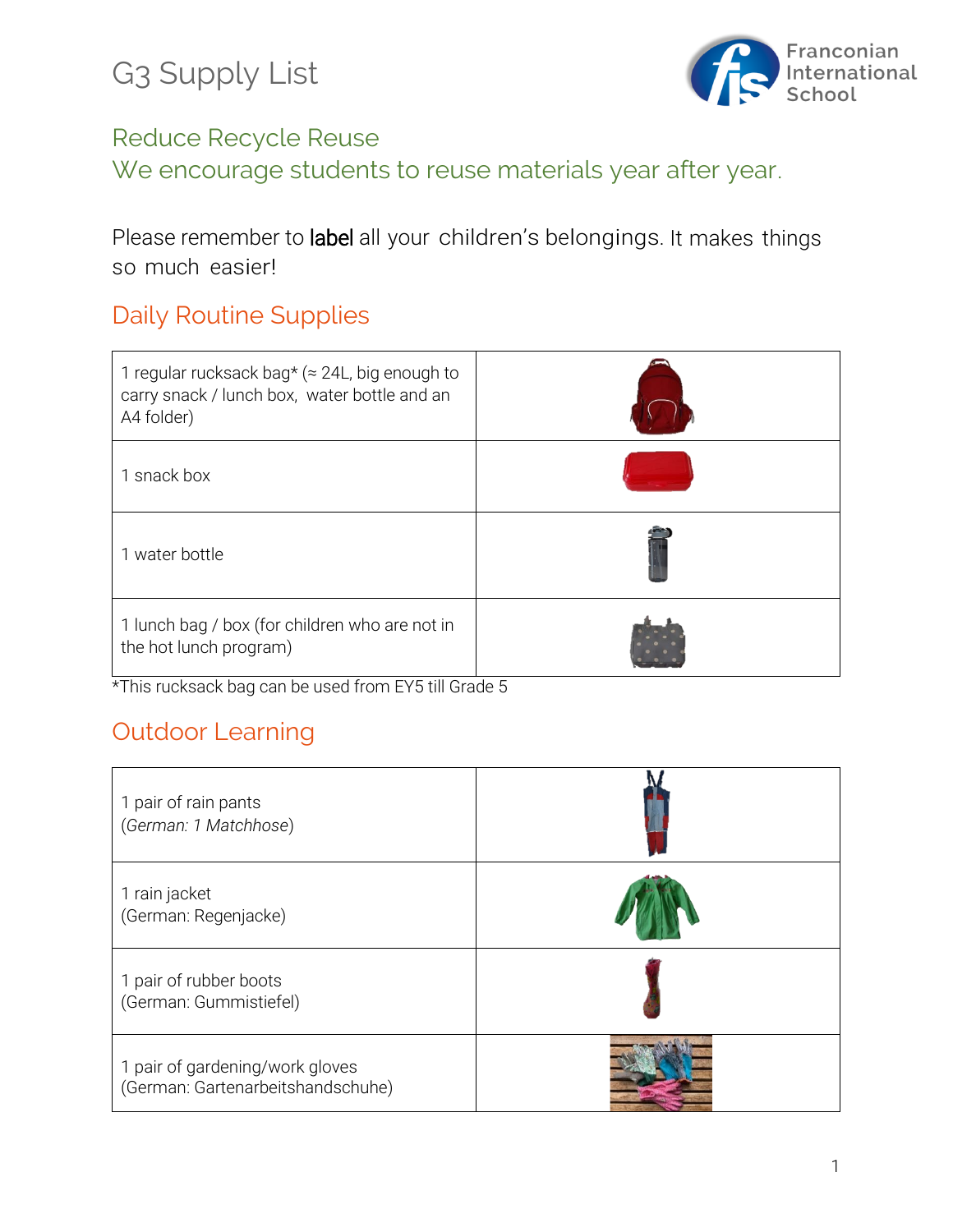# G3 Supply List



## Reduce Recycle Reuse We encourage students to reuse materials year after year.

### Homeroom Stationery

Writing materials (such as specific notebooks, folders…) will be supplied by the school.

Please label stationery items (pencils, markers, glue, scissors, paint sets, paint brushes etc...).

| 2 HB writing pencils                                 |                               | 2 Bleistifte HB                               |
|------------------------------------------------------|-------------------------------|-----------------------------------------------|
| 1 set of 12 colored pencils                          |                               | 1 Set Farbstifte mit 12 Farben                |
| 1 large glue stick                                   |                               | 1 großer Klebestift                           |
| 1 eraser                                             |                               | 1 Radiergummi                                 |
| 4 highlighter pens<br>(different colors)             |                               | 4 Textmarker<br>(verschiedene Farben)         |
| 1 set of earphones without<br>volume slider (for IT) | (not<br>suitable <sup>®</sup> | 1 Kopfhörer ohne<br>Lautstärkeregler (für IT) |

### Physical Education supplies

- o 1 sport bag containing:
- o 1 pair of indoor training shoes (non-marking sole)
- o 1 T-shirt
- o 1 pair of shorts
- o 1 training pants (for cooler weather and outside practice)
- o 1 long sleeve sport jacket (for cooler weather and outside practice)
- o 1 pair of socks

The PE bag will be sent home regularly for washing.